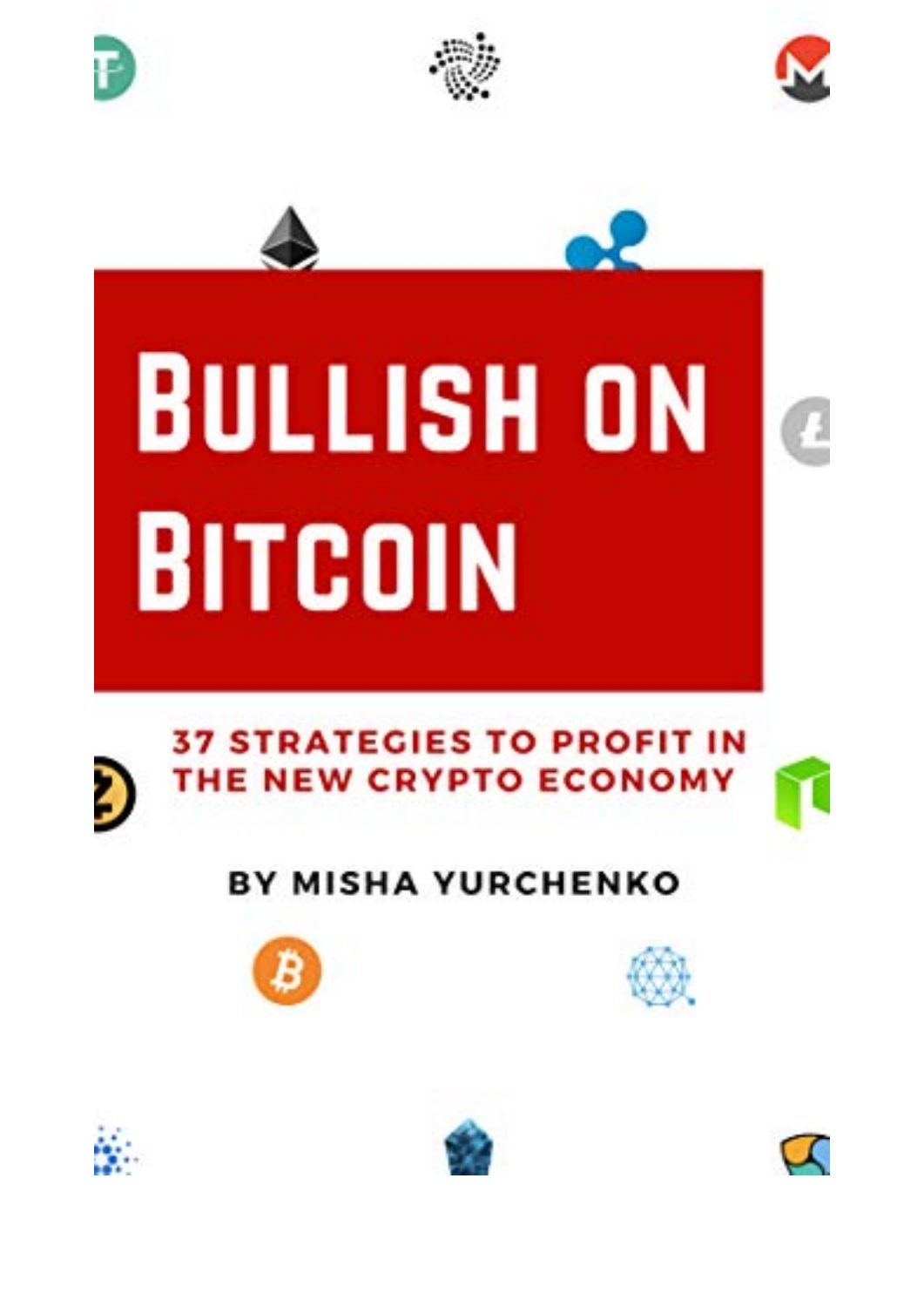*Misha Yurchenko*

## **Bullish on Bitcoin: 37 Strategies to Profit in the New Crypto Economy**

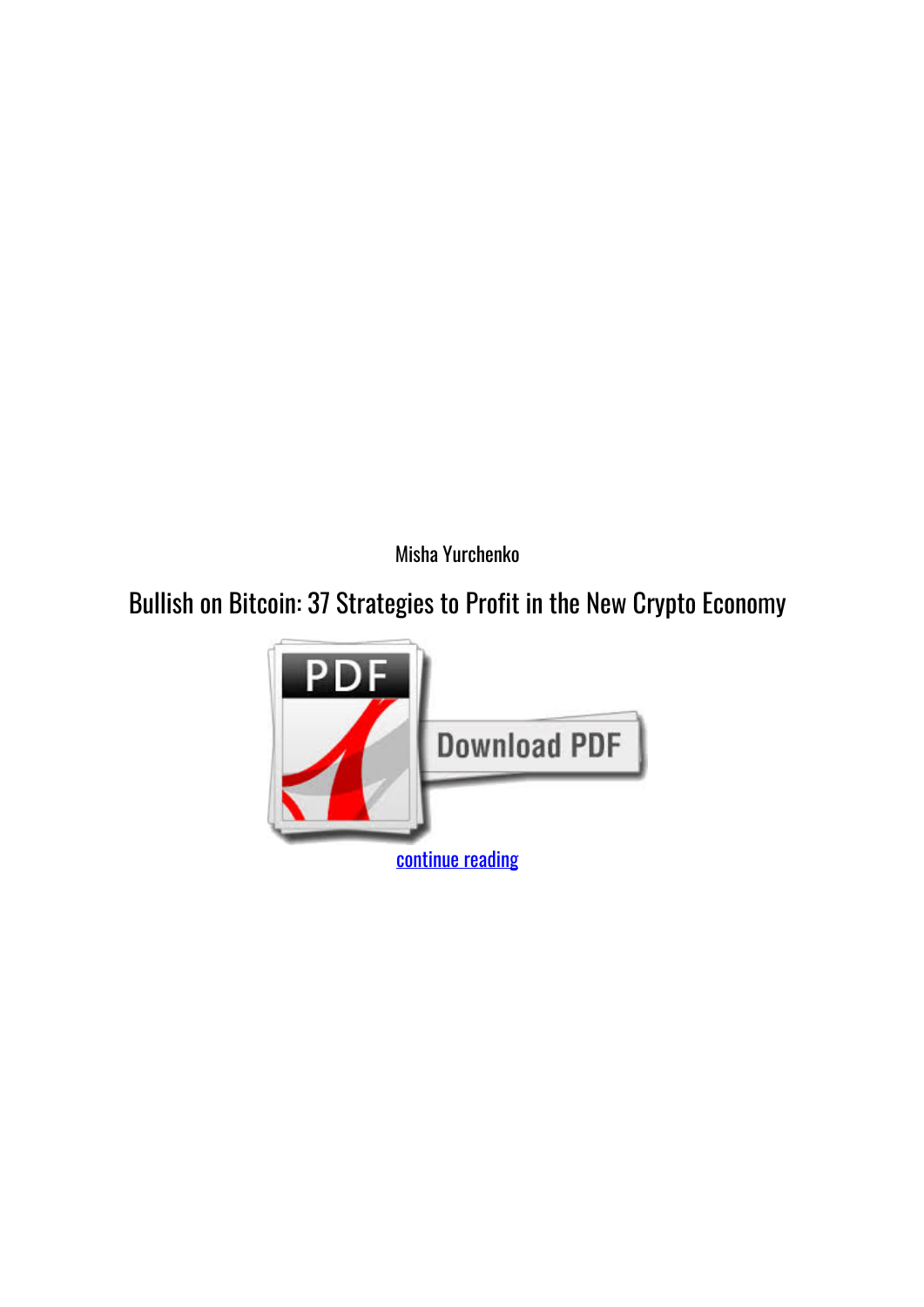Bullish on Bitcoin The crypto bubble burst in 2018 and the dust has settled. Fortunes have been made and lost overnight, but a new industry has been forged. From bounties to avatars that get you tokens, Bullish on Bitcoin outlines dozens of strategies to trade, invest, create, and explore the brand new decentralized overall economy. re still in new territory.-37+ strategies to make money in the crypto space, from techniques you can implement quickly, developing your personal cryptocurrency, to long run strategies.t matter in case you are a specialist trader, investor, business owner, or if you're just starting out on your trip.This book will open you up to various investment opportunities; -Advice and interviews with a large number of blockchain CEOs-----About the writer: -Mosaic Investing, Scuttlebutts, Value Investing and various other valuation frameworks to make smarter investments and identify undervalued coins-Tips from angel investors and venture capitalists What you'll learn: -Trading psychology, and managing your emotions for more rewarding trades. The Crazy West isn't as crazy, but we' It doesn'-How to properly manage risk in trades and investments, and how not to lose money when shit hits the fan. -What Bruce Lee and Mr. Monopoly have to educate us about handling our cash. Let these suggestions serve as starting points for further study. some you possess heard of, others are still experimental.Misha is a Tokyo-based blogger and entrepreneur. In the past 5 years, he's helped companies like Facebook and Amazon build their hiring strategies and released his personal startup. He writes frequently about cryptocurrencies, technology and the future of work. Bitcoin has survived ten years and a large number of people around the world are working hard to create a new, decentralized economy.



[continue reading](http://bit.ly/2Tge8Fv)